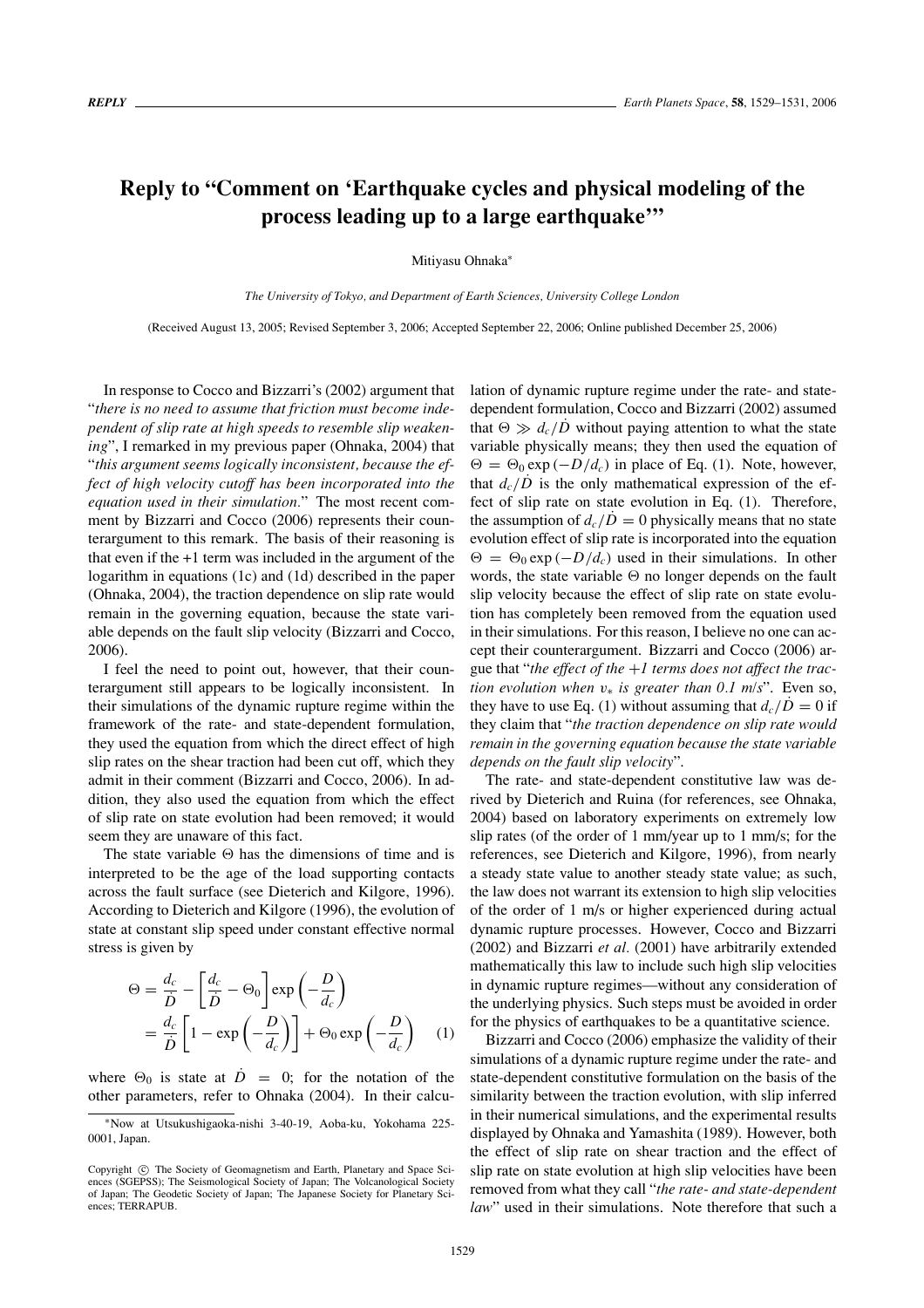law is no longer "*rate- and state-dependent*" at high slip velocities.

As discussed in earlier papers (Ohnaka, 2003, 2004; Ohnaka and Kato, 2006), real faults embedded in the seismogenic crust are inherently inhomogeneous, and fault inhomogeneity has profound implications for the rational constitutive formulation for earthquake ruptures. The earthquake rupture process at shallow crustal depths is not a simple one of frictional slip failure on a precut weak fault but, rather, a more complex process, including the fracture of initially intact rock at local strong areas (called "asperities") on an inhomogeneous fault (see Ohnaka and Kato, 2006). The constitutive law for real earthquake ruptures must, therefore, be formulated as a unifying law that governs not only frictional slip failure at precut-interface (or frictional contact) areas on faults but also shear fracture of intact rock at local, strong areas on the faults. This is a very important requirement to be met when we rationally formulate the constitutive law for real earthquake ruptures (see Ohnaka, 2004; Ohnaka and Kato, 2006).

However, the rate- and state-dependent formulation does not lead to such a unifying law as stated above because the rate- and state-dependent law is not applicable to the instability or stability of the shear fracture process of intact rock. I therefore stated in my previous paper (Ohnaka, 2004) that "*the rate- and state-dependent formulation does not lead to a unifying constitutive law that governs both frictional slip failure and the shear fracture of intact rock*". This statement, however, is misunderstood in the comment by Bizzarri and Cocco (2006).

Laboratory experiments (Ohnaka, 2003) have demonstrated that the breakdown process of the shear fracture of intact rock can be completely unified with that of frictional slip failure on precut faults within the framework of slipdependent constitutive formulation, and this is corroborated by the theory of micro-contact physics of a sliding interface in intimate contact (see Ohnaka, 1996). It is therefore obvious from physical viewpoints how the constitutive law for real earthquake ruptures should be formulated, and what it ought to be (see Ohnaka, 2004; Ohnaka and Kato, 2006).

In regard to quantitative scaling of the scale-dependent physical quantities inherent in the rupture, one has to recognize that the rate- and state-dependent constitutive formulation poses a serious problem. The only possible scaling parameter incorporated into the rate- and state-dependent law is the critical slip distance  $d_c$ , which is defined as the slip distance required for friction to change from a steady-state value at a given specific slip rate  $\dot{D}_1$  (for example, 10<sup>-4</sup> mm/s) to a different steady-state value at another given specific slip rate  $\dot{D}_2$  (for example,  $10^{-3}$  mm/s). Note therefore that the parameter  $d_c$  is an artifact definable only in the laboratory and that the amount of  $d_c$  defined as such is not related to the geometric length of the coherent zone of rupture breakdown. For this reason it is obvious that  $d_c$  does not represent any physically meaningful scaling property inherent in the rupture breakdown.

In contrast, the breakdown displacement  $D_c$  defined within the framework of slip-dependent constitutive formulation is the slip displacement at the end of the breakdown process, and  $D<sub>c</sub>$  is directly related to the geometric length  $X_c$  of the coherent zone of rupture breakdown (see Ohnaka and Yamashita, 1989; Ohnaka, 2000). It has been shown theoretically and experimentally (Ohnaka and Shen, 1999; Ohnaka, 2000, 2003, 2004) that scale-dependent physical quantities inherent in the rupture are scaled by *Dc* and that scale-dependence of the scale-dependent physical quantities is completely ascribed to the scale-dependence of  $D_c$ . Therefore,  $D_c$  defined in the framework of the slipdependent formulation is the most appropriate scaling parameter for physical scaling of scale-dependent quantities inherent in the rupture.

I have argued above that *dc* does not represent any physically meaningful scaling property inherent in the rupture breakdown. One might make a counterargument in this respect, because  $d_c$  can be related to  $D_c$  under certain assumptions. It is true that  $d_c$  is a fraction of  $D_c$ . For instance, Cocco and Bizzarri (2002) report that  $D_c/d_c = 15$  on the basis of their own numerical simulation. One must recognize, however, that there is no warrant that  $D_c/d_c$  has a universal constant value of 15; this is obvious from the definition of  $d_c$ . Thus,  $d_c$  is not an appropriate parameter for quantitative scaling of the scale-dependent physical quantities inherent in the rupture. In addition, it is difficult (or impossible) to estimate  $d_c$  directly from seismological data, given the fact that  $d_c$  is an artifact definable only in the laboratory. Indeed, Guatteri *et al.* (2001) had no choice but to estimate  $d_c$  for the 1995 Kobe earthquake under certain assumptions, not straightforwardly but indirectly from the  $D_c$ estimated by Ide and Takeo (1997). This is also in favor of the slip-dependent constitutive formulation rather than the rate- and state-dependent formulation.

Bizzarri and Cocco (2006) point out that different physical mechanisms may occur in actual fault zones; as examples of such mechanisms they suggest: intact rock fracturing, comminution and pulverization, gouge creation and fragmentation, frictional heating and melting, and mechanical and chemical effects of interstitial pore fluid, including hydrodynamic lubrication and thermal pressurization, inelastic deformation of the damage zone and permeability and porosity evolution (for references, see Bizzarri and Cocco, 2006). They argue that "*all of these should be considered in the formulation of a unifying constitutive model that describes the evolution of the slipping surface*" (Bizzarri and Cocco, 2006). I do not object to this argument, although we should distinguish the most fundamental and primary property from the properties of secondary (or minuscule) importance in order to extract the most influential factor (see equation (2) in the paper by Ohnaka, 2004).

If all of the mechanisms suggested by Bizzarri and Cocco are considered and if the most fundamental and primary property is distinguished from the properties of secondary (or minuscule) importance, the constitutive law for the shear rupture has to be formulated in such a manner that the shear traction along the macroscopic rupturing surfaces degrades with ongoing slip in the breakdown zone. The reason for this is because the slip-dependency is a more fundamental and primary property of the shear rupture than any other property, including the rate-dependency (Ohnaka, 2004). In particular, I emphasize that it is common knowledge among experimentalists that the effect of slip rate is secondary to